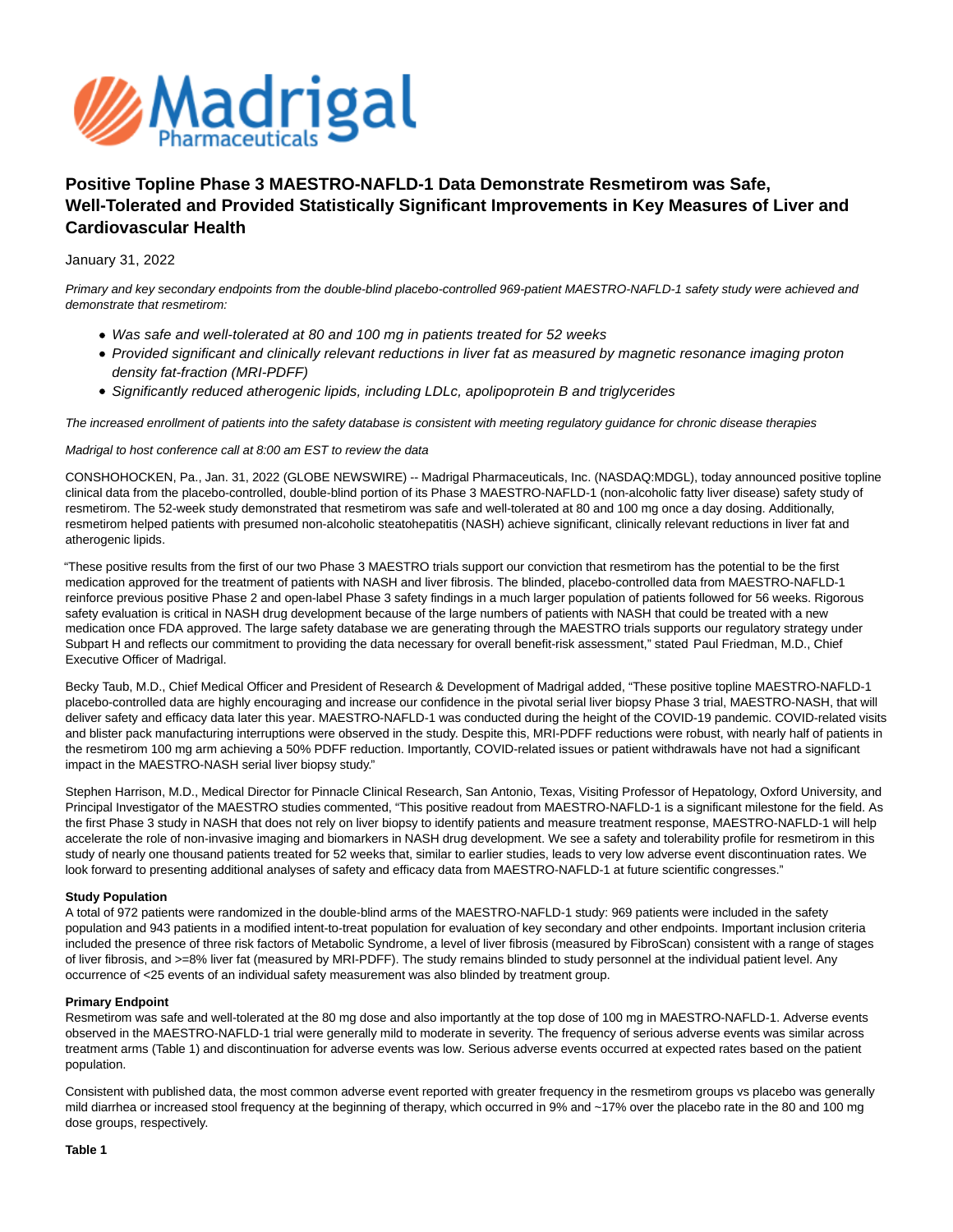|                                  | <b>Resmetirom</b><br>80 mg             | <b>Resmetirom</b><br>$100$ mg | <b>Placebo</b> |  |  |
|----------------------------------|----------------------------------------|-------------------------------|----------------|--|--|
| Safety population                | $(N=327)$                              | $(N=324)$                     | $(N=318)$      |  |  |
| At least one TEAE                | 289 (88.4)                             | 279 (86.1)                    | 260 (81.8)     |  |  |
| At least one Serious TEAE        | 20(6.1)                                | 24(7.4)                       | 20(6.3)        |  |  |
| TEAE $\geq$ Grade 3 Severity     | 26(8.0)                                | 29(9.0)                       | 29(9.1)        |  |  |
| AE discontinuations from study   | All treatments combined, n=21; (2.17%) |                               |                |  |  |
| Maximum NCI CTCAE Severity Grade |                                        |                               |                |  |  |
| Grade 1                          | 99(30.3)                               | 99(30.6)                      | 92(28.9)       |  |  |
| Grade 2                          | 164 (50.2)                             | 151 (46.6)                    | 139 (43.7)     |  |  |
|                                  |                                        |                               |                |  |  |
| AEs over 10%                     |                                        |                               |                |  |  |
| Diarrhea                         | 76 (23.2)                              | 101 (31.2)                    | 44 (13.8)      |  |  |
| Nausea                           | 38(11.6)                               | 59 (18.2)                     | 25(7.9)        |  |  |

AE (adverse event); TEAE (treatment emergent adverse event); NCI (National Cancer Institute); CTCAE (Common Terminology Criteria for Adverse Events)

## **Key Secondary Endpoints**

Hierarchically-controlled key secondary endpoints were achieved for both the 80 and 100 mg resmetirom dose groups (Table 2). Resmetirom provided significant reductions in liver fat as measured by MRI-PDFF and reduced atherogenic lipids, including LDLc, apolipoprotein B and triglycerides. Although both arms were randomized in MAESTRO-NAFLD-1, lipid reductions were numerically greater in the 100 mg open label treatment arm compared to the 100 mg double-blind arm. Patients in the open-label active 100 mg treatment arm were less impacted by COVID-related dose interruptions than double-blind patients.

## **Table 2**

|                                                              | <b>Resmetirom</b><br>100 mg OL | <b>Resmetirom</b><br>80 mg  | p-value   | <b>Resmetirom</b><br>$100 \text{ mg}$ | p-value   | <b>Placebo</b>              |
|--------------------------------------------------------------|--------------------------------|-----------------------------|-----------|---------------------------------------|-----------|-----------------------------|
| LDLc %CFB (SE) (Week 24)                                     | $-21(1.9)$                     | $-12.7(2.1)$                | < .0001   | $-14.4(2.1)$                          | < .0001   | $-1.7(2.0)$                 |
| ApoB %CFB (SE) (Week 24)                                     | $-22(1.5)$                     | $-14.6(1.5)$                | < .0001   | $-16.6(1.6)$                          | < .0001   | $-0.1(1.5)$                 |
| MRI-PDFF %CFB (Week 16)                                      | $-49%$                         | $-41%$                      | < .0001   | -48%                                  | < .0001   | -6%                         |
| Liver volume PDFF correction %CFB                            | $-60%$                         |                             |           |                                       |           |                             |
| MRI-PDFF %CFB (Week 52)                                      | $-53%$                         | $-43%$                      | < .0001   | $-48%$                                | < .0001   | 8%                          |
| Liver volume PDFF correction<br>%CFB                         | $-61%$                         |                             |           |                                       |           |                             |
| <b>Triglycerides</b><br>baseline >150 mg/dL, CFB (SE)        | $-65(8.3)$                     | $-55.6(8.6)$                | <b>NA</b> | $-59(6.5)$                            | <b>NA</b> | $-6.9(16.1)$                |
| Triglycerides baseline >150 mg/dL<br>(geomean) %CFB (95% CI) | $-25(3.1)$                     | -19.5 (-27.0 to<br>$-11.1)$ | $=.0005$  | $-21.5$ ( $-28.0$ to<br>$-14.3$       | < .0001   | $-2.1$ ( $-10.6$ to<br>7.4) |

CFB (change from baseline); SE (standard error); APOB (Apolipoprotein B); MRI-PDFF (magnetic resonance imaging proton density fat-fraction); CI (confidence interval); OL, open label non-cirrhotic arm randomized concurrently with double-blind arms

Madrigal will continue to generate data from the MAESTRO-NAFLD-1 study, with future readouts of safety, additional biomarkers and non-invasive measures of liver fibrosis. The company intends to provide at least one additional public disclosure prior to publication/presentation at a major medical meeting.

## **Resmetirom Safety Database**

The Phase 3 clinical program for resmetirom is comprised of (i) MAESTRO-NAFLD-1 a 52-week >1,200 patient safety study in patients with presumed non-alcoholic steatohepatitis (NASH) diagnosed non-invasively and (ii) MAESTRO-NASH, a histology-based outcome study which incorporates a 52-week serial liver biopsy in more than 900 patients with biopsy-confirmed NASH with significant liver fibrosis. The 52-week data from MAESTRO-NASH and the MAESTRO-NAFLD-1 safety study, together comprising well over 2,000 patients, are designed to support accelerated approval of resmetirom for the treatment of patients with NASH with significant fibrosis. An additional ongoing study, MAESTRO-NAFLD-OLE (open label extension) enrolls consenting patients completing MAESTRO-NAFLD-1 and additional F2-F3 stage patients who screen fail MAESTRO-NASH (NAS<4) for 52 weeks of active resmetirom treatment.

Based on patients dosed with at least 80 and/or 100 mg per day in completed and ongoing studies, exposure to resmetirom has now reached a number of patients that Madrigal believes is consistent with International Council for Harmonisation of Technical Requirements for Pharmaceuticals for Human Use (ICH) guidance for long-term treatment therapies (at least 1,500 patients dosed for specified lengths at the approved dose).

## **About Resmetirom**

Thyroid hormone, through activation of its β-receptor in hepatocytes, plays a central role in liver function impacting a range of health parameters from levels of serum cholesterol and triglycerides to the pathological buildup of fat in the liver. Thyroid hormone receptor (THR)-β action in the liver is key to proper function of the liver, including regulation of mitochondrial activity such as breakdown of liver fat and control of the level of normal, healthy mitochondria. Patients with NASH have reduced levels of thyroid hormone activity in the liver with resultant impaired hepatic function, in part due to the inflamed state of the liver that causes degradation of thyroid hormone.

To exploit the thyroid hormone receptor (THR)-β pathway for therapeutic purposes in liver and cardio-metabolic diseases, it is important to avoid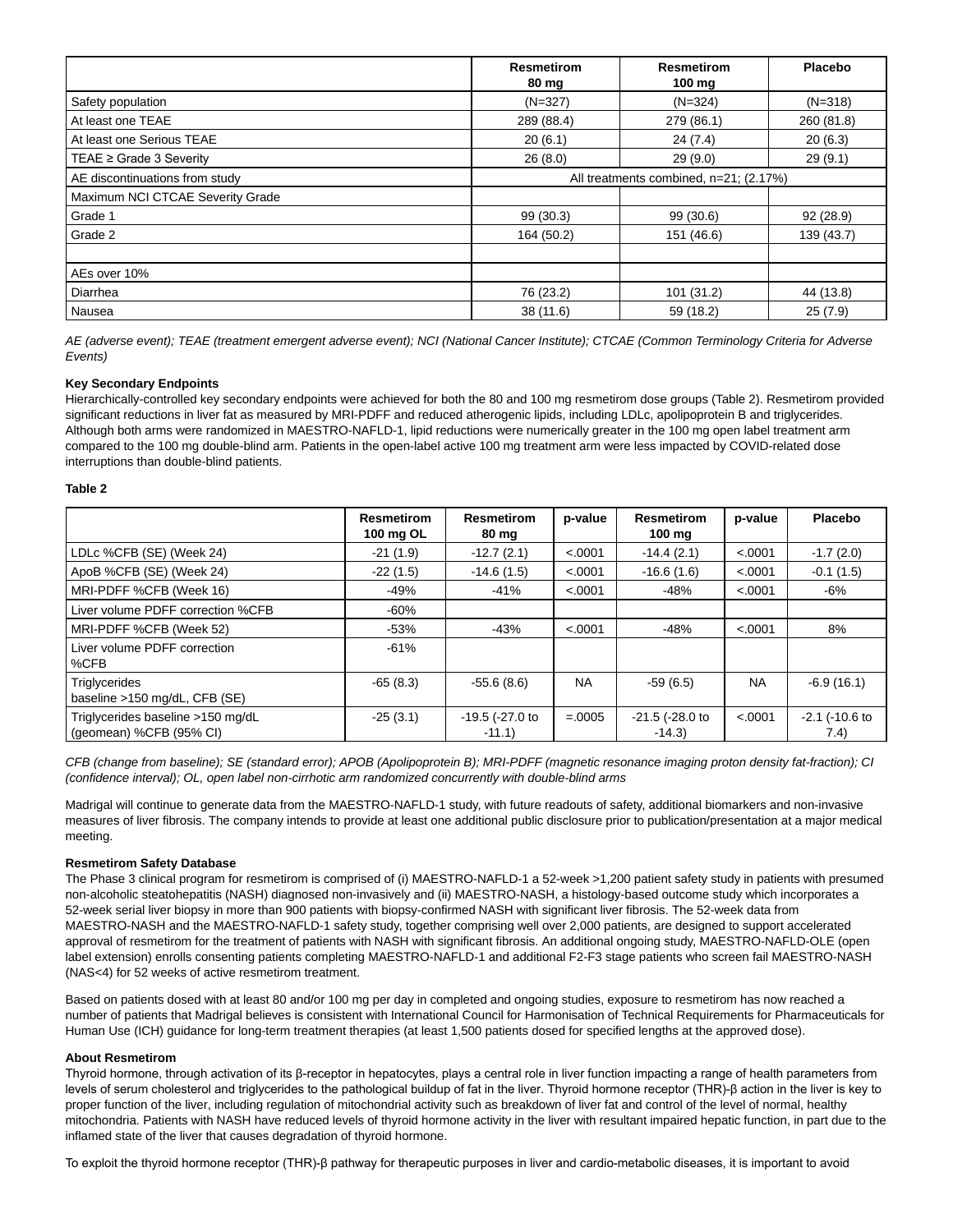activity at the THR-α receptor, the predominant systemic receptor for thyroid hormone that is responsible for activity outside the liver including in heart and bone. The lack of selectivity of older thyromimetic compounds, chemically-related toxicities and undesirable distribution in the body led to safety concerns. Madrigal recognized that greater selectivity for thyroid hormone receptor (THR)-β and liver targeting might overcome these challenges and deliver the full therapeutic potential of THR-β agonism. Resmetirom has been shown to be highly selective based on 1) THR-β receptor functional selectivity based on both in vitro and in vivo assays and 2) specific uptake into the liver, its site of action, virtually avoiding any uptake into tissues outside the liver. In short and long- term human and animal studies, resmetirom has been confirmed to be safe and devoid of activity at the THR-α receptor and without impact on bone or cardiac parameters. Resmetirom does not impact the thyroid axis hormones, including the central thyroid axis. Madrigal believes that resmetirom is the first orally administered, small-molecule, liver-directed, truly β-selective THR agonist.

#### **About the Phase 3 Registration Program for the Treatment of NASH (Non-alcoholic steatohepatitis)**

Madrigal is currently conducting two Phase 3 Clinical trials, MAESTRO-NASH and MAESTRO-NAFLD-1, to demonstrate the safety and efficacy of resmetirom for the treatment of NASH.

MAESTRO-NASH is a Phase 3 multi-center, double-blind, randomized, placebo-controlled study of resmetirom in patients with liver biopsy confirmed NASH and was initiated in March 2019. The study targets enrollment of 900 patients with biopsy-proven NASH (fibrosis stage 2 or 3, at least 450 fibrosis stage 3), randomized 1:1:1 to receive resmetirom 80 mg once a day, 100 mg once a day, or placebo. After 52 weeks of treatment a second biopsy is performed. The primary surrogate endpoint on biopsy will be NASH resolution, with at least a 2-point reduction in NAS (NASH Activity Score), and with no worsening of fibrosis. Two key secondary endpoints are liver fibrosis reduction of at least one stage, with no worsening of NASH on liver biopsy, and lowering of LDL-cholesterol [\[ClinicalTrials.gov/NCT03900429\].](https://www.globenewswire.com/Tracker?data=oonD6SrfUk8VwbvRgMv2J8H4aY4nVQetJzB18X-SyOymHzeLDSdzGnjEbwuMipsU1l83DfQeUeasgF6e55pBH-an342NsuXffkJjFAr0AtuPsGWjS6BqiTUQ2R0Ju77TFvj2CsBr3jF3seQ6yNE_QikhlxVVibG5yOCPdMWCoSR9Z33hiX7J1vZieFyHgziR4d5vIFxRr2lEK2JTgui34QNl-4FD8UCsQd7cWaUwPwYDz4diAuQPvX5URj6epvq-0SRL0xm9pX9IuhQVBDuFqW8XQaayu3WnhASvCyaYVH_FzcMBbaWVdJSHgoEFThNVwSag9tDKVKQfM2f5qbCEGA==) Madrigal announced achievement of the planned target enrollment on June 30, 2021.

The first 900 patients in the MAESTRO-NASH study will continue on therapy after the initial 52-week treatment period; and up to another 1,100 patients are to be added using the same randomization plan. The study is expected to continue for up to 54 months to accrue and measure hepatic clinical outcome events including progression to cirrhosis on biopsy (52 weeks and 54 months) and hepatic decompensation events.

MAESTRO-NAFLD-1 is a 52-week Phase 3 multi-center, double-blind, randomized, placebo-controlled study of resmetirom, and was initiated in December 2019 in patients with non-alcoholic fatty liver disease (NAFLD), presumed NASH. The primary endpoint for this study is to evaluate the safety and tolerability of resmetirom. Completion of enrollment of over 1,200 patients into the study was announced in October 2020.

Patients in MAESTRO-NAFLD-1 are randomized 1:1:1 to receive resmetirom 80 mg once a day, 100 mg once a day, or placebo. MAESTRO-NAFLD-1 also includes a 100 mg resmetirom open label arm. MAESTRO-NAFLD-1 (unlike MAESTRO-NASH), does not include a liver biopsy and represents a "real-life" NASH study. NASH or presumed NASH is documented using historical liver biopsy or non-invasive techniques including FibroScan and magnetic resonance imaging, proton density fat fraction (MRI-PDFF) respectively. Using non-invasive measures, MAESTRO-NAFLD-1 is designed to provide incremental safety information to support the NASH indication as well as provide additional data regarding clinically relevant key secondary efficacy endpoints to better characterize the potential clinical benefits of resmetirom on cardiovascular and liver related endpoints. These key secondary endpoints include LDL-cholesterol, apolipoprotein B and triglyceride (TG) lowering; and reduction of liver fat as determined by MRI-PDFF [\[ClinicalTrials.gov/NCT04197479\].](https://www.globenewswire.com/Tracker?data=oonD6SrfUk8VwbvRgMv2J8H4aY4nVQetJzB18X-SyOwFrn_0Httui3kI-v2mmVgiJMfumIg8KGuDvozQDQXZReOmQZFBnBHG0CEfCRo2Jl8XyVL542mLouAFMG6cEoNEfq9nbN60VO40QV6PTI3ycwIu9qrpTHemvJ-SFQ0wiKoLP_aUQ2CENmse5zvd3bPmP_V_WsqddkJOYUmB7_qNu4aRUUeSqGADacMQN6yljbfWZQTqk_S3ERSo6MUKBWxW0Fx8GoO7wWNvSKGYnuJiXXHfwRoYT1MwhkRzlwyYnJAKzxj7gaXkj-FPR2xkpnbrKUogwlzK8ifOu1Xh_7Xvcax0zOt7hEk8I8z6r_TB5QNeBOP_7wJ6Eubav26Y2yW6) Additional secondary and exploratory endpoints will be assessed including reduction in liver enzymes, FibroScan scores and other fibrosis and inflammatory biomarkers.

Data from the 52-week portion of MAESTRO-NASH, together with data from MAESTRO-NAFLD-1 and other data, including safety parameters, will form the basis for a potential subpart H submission to FDA for accelerated approval for the treatment of NASH.

## **Conference Call at 8:00 am EST**

Madrigal will hold a conference call and webcast to discuss the topline results of the Phase 3 MAESTRO-NAFLD-1 study at 8:00 am EST. To access the conference call, please dial (833) 660-2754 for domestic callers or (409) 350-3497 for international callers and reference conference ID: 9170277. To access the live webcast of the call with slides please visit the Events and Presentations section of Madrigal's website or click [here.](https://www.globenewswire.com/Tracker?data=EbCj504uPoah02oSLh4DdX9bJHxzD_uDD2CYWwa7LMhe0DOPRGmQUyWlSG-TwNCBKv4jJ2ymJKQIpCEZkhjxGMknAbkhwv7u-jDQCDSkdEk=) An archived webcast will be available on the Madrigal website after the event.

#### **About Madrigal Pharmaceuticals**

Madrigal Pharmaceuticals, Inc. (Nasdaq: MDGL) is a clinical-stage biopharmaceutical company pursuing novel therapeutics that target a specific thyroid hormone receptor pathway in the liver, which is a key regulatory mechanism common to a spectrum of fatty liver and cardio-metabolic diseases with high unmet medical need. Madrigal's lead candidate, resmetirom, is a first-in-class, orally administered, small-molecule, liver-directed, thyroid hormone receptor (THR)-β selective agonist that is currently in two Phase 3 clinical studies, MAESTRO-NASH and MAESTRO- NAFLD-1, designed to demonstrate multiple benefits in NASH (non-alcoholic steatohepatitis) patients. For more information, visit [www.madrigalpharma.com.](https://www.globenewswire.com/Tracker?data=SUaU5qn6-T-sjmbT2pXtOVUHJOxNniTD5lyM-XDAZzdFYKyl7Gz6vkENfMJD10NygRVg-8Uw5wI5BemY80UU5RzuD30Mob5w_f6zhmPVYRo=)

## **Forward Looking Statements**

This communication contains "forward-looking statements" made pursuant to the safe harbor provisions of the Private Securities Litigation Reform Act of 1995, that are based on our beliefs and assumptions and on information currently available to us but are subject to factors beyond our control. Forward-looking statements include but are not limited to statements or references concerning: our clinical trials, including the anticipated timing of disclosure or presentations of data from our trials; research and development activities; market size and patient treatment estimates for NASH and NAFLD patients; the timing and results associated with the future development of our lead product candidate, MGL-3196 (resmetirom); our primary and secondary study endpoints for resmetirom and the potential for achieving such endpoints and projections; plans, objectives and timing for making a Subpart H (Accelerated Approval of New Drugs for Serious or Life-Threatening Illnesses) submission to FDA; optimal dosing levels for resmetirom; projections regarding potential future NASH resolution, safety, fibrosis treatment, cardiovascular effects, lipid treatment or biomarker effects with resmetirom; the efficacy and safety of resmetirom for non-cirrhotic NASH patients and cirrhotic NASH patients; ex-U.S. launch/partnering plans; the predictive power of liver fat reduction measured by non-invasive tests on NASH resolution with fibrosis reduction or improvement; the predictive power of liver fat liver volume changes or MAST scores for NASH and/or NAFLD patients; the effects of resmetirom's mechanism of action; the achievement of enrollment objectives concerning patient number, safety database and/or timing for our studies; the predictive power of NASH resolution and/or liver fibrosis reduction with resmetirom using non-invasive tests, including the use of ELF, FibroScan, MRE and/or MRI-PDFF; the ability to develop clinical evidence demonstrating the utility of non-invasive tools and techniques to screen and diagnose NASH and/or NAFLD patients; the predictive power of non-invasive tests generally, including for purposes of diagnosing NASH, monitoring patient response to resmetirom, or recruiting a NASH clinical trial; potential NASH or NAFLD patient risk profile benefits with resmetirom; the potential for resmetirom to become the best-in-class and/or first-to-market treatment option for patients with NASH and liver fibrosis; and our possible or assumed future results of operations and expenses, business strategies and plans, capital needs and financing plans, trends, market sizing, competitive position, industry environment and potential growth opportunities,